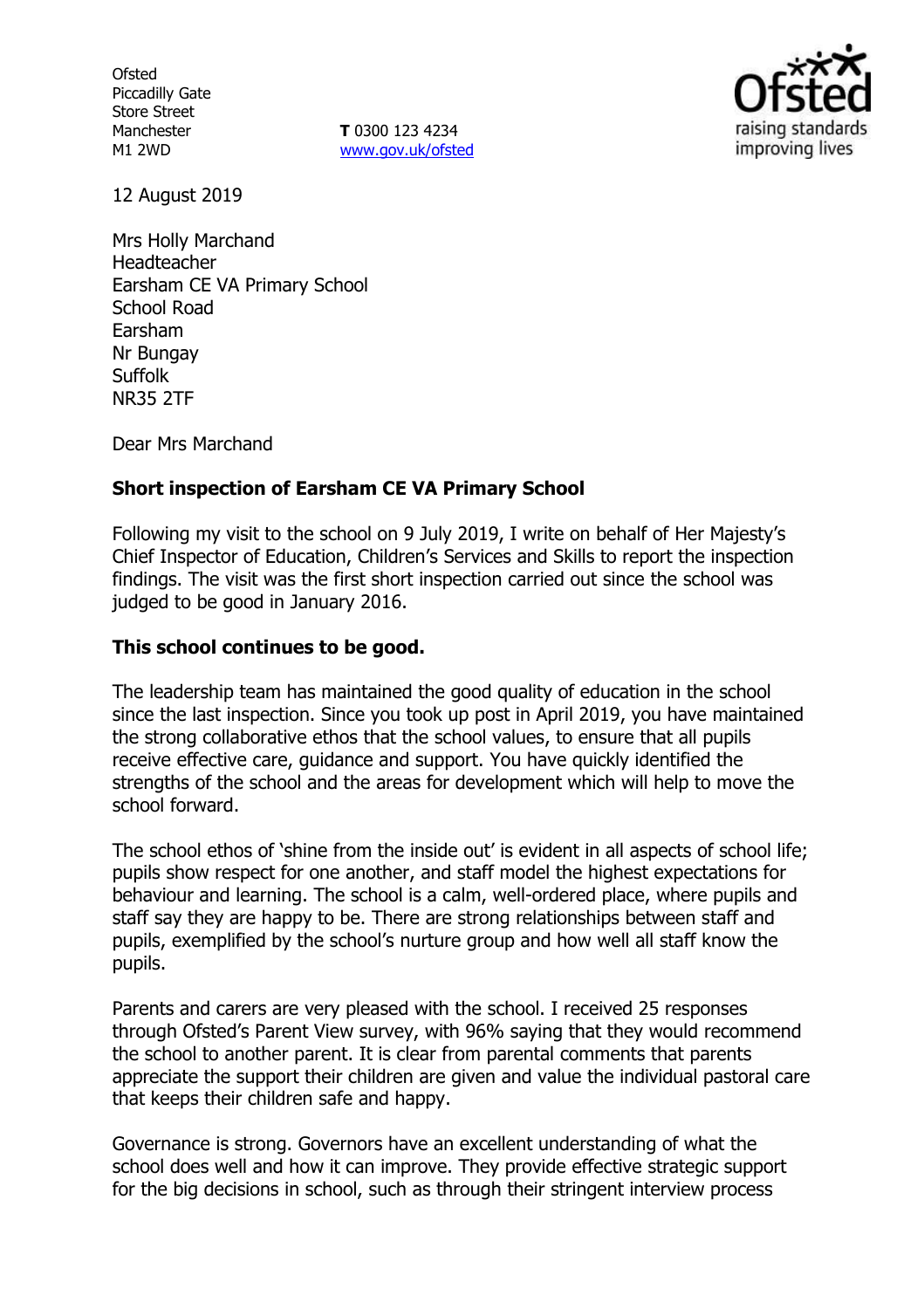

when appointing you as headteacher, but also provide wonderful personal support for all staff and pupils. They clearly see the school as a vital part of the community and work hard to ensure that it is a happy, successful place for everyone.

The school provides a broad, well-balanced curriculum, ensuring that pupils develop skills that will help them as they move through the school. During the day, I observed mathematics being taught across the school and clearly saw how strategies are in place to support learning. For example, children in Reception were playing snakes and ladders on the playground with a focus on counting and identifying numerals. In the key stage 1 class, pupils were using cubes to find fractions of a number in a practical way. In lower key stage 2, pupils had mathematical problems related to animals where they self-selected the level of challenge, and, in upper key stage 2, pupils used previously taught number skills to rapidly solve higher-order arithmetic questions.

Teaching is good, and pupils' progress and attainment are usually good in national tests at key stage 2. As the school has such small numbers, data outcomes can fluctuate depending on the cohort. However, the school quickly identifies any pupils who have additional needs and ensures that effective provision is put in place. Since the previous inspection, leaders have put in place specific actions that have had a positive effect on areas identified for improvement.

# **Safeguarding is effective.**

The school has a strong culture for keeping children safe. All safeguarding requirements are carried out effectively. Staff and governors talked confidently about procedures and what actions to take if there is a concern. Each staff meeting has a designated time for discussion regarding any safeguarding concerns, so issues are quickly identified, and action can be taken. Pupils across the school say they feel safe at the school and that behaviour around the school is good. They are confident that, if any issues arise, they will be sorted out swiftly by adults in the school. They are aware of how to stay safe online.

# **Inspection findings**

- My first line of enquiry was about how leaders are ensuring that pupils with special educational needs and/or disabilities (SEND) receive appropriate provision and make strong progress, as there has been a recent change in leadership. Since your appointment as headteacher in April 2019, you have also taken on the role of special educational needs coordinator. This has been managed very effectively, with a smooth handover from your predecessor. You have ensured the continuation of effective leadership.
- You have a very comprehensive understanding of pupils' different needs across the school and have already ensured that planning enables pupils to work independently and not become over-reliant on adult support. Your clear monitoring and tracking systems, along with evidence in classrooms, show that pupils with SEND are making sufficient progress in all areas of the curriculum.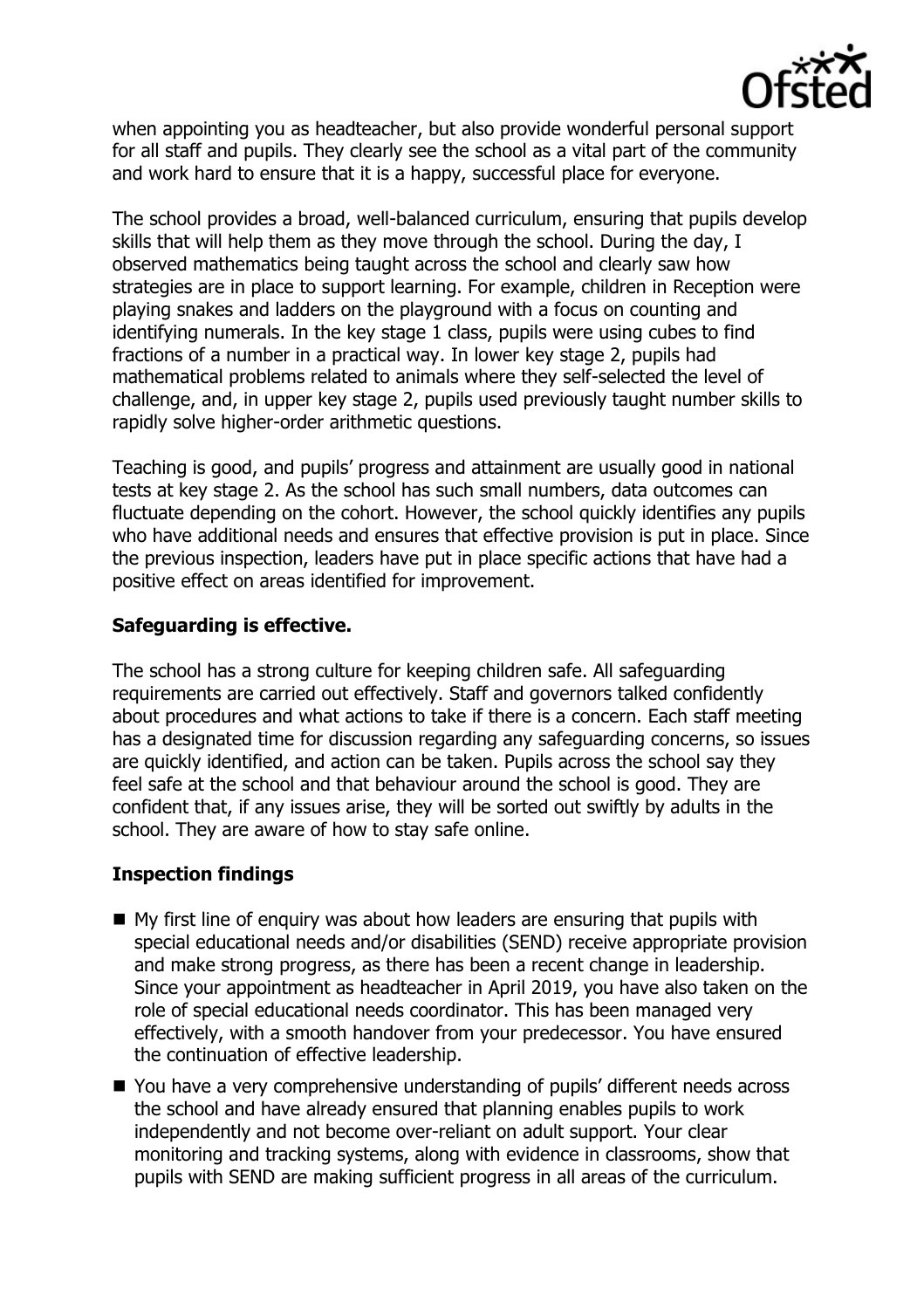

- My second line of enquiry was about the contribution of subject and middle leaders to school improvement and their impact, particularly on pupils' personal development, as this was an area for improvement in the previous inspection. I found that subject leaders have a thorough understanding of their areas of responsibility and they monitor and lead developments in teaching and learning. Using a specific audit tool, they have made checks on pupils' personal development and used the results to plan appropriate support for pupils' individual needs. Leaders ensure that suitable coverage of each subject takes place, and there are some planned events during the year to provide enrichment; however, pupils are not hugely excited and inspired by the curriculum.
- My third line of enquiry was about how the school makes sure that all pupils make enough progress in mathematics. During the inspection I observed mathematics being taught across the school and looked at pupils' work in their books. There is clear evidence that consistent teaching has helped pupils to learn and develop appropriate mathematics skills that enable them to make sufficient progress.
- Books show neatly presented work with opportunities for pupils to practise and embed methods for calculations and to develop conceptual understanding. Pupils work hard and are keen to do well. They produce large volumes of recorded work, but the work can be very repetitive at times, without enough practice in reasoning mathematically and solving problems. This is why few pupils attain greater depth in mathematics by the end of key stage 2.
- My final line of enquiry was to look at whether reading has improved since the previous inspection so that pupils are making better progress. During the day, I met with a group of pupils comprising all age groups, including Reception. Each pupil was able to tell me how they learned to read at school and shared their chosen books with me. Books were well matched to reading ability, providing enough challenge to help develop the pupils' reading skills. Pupils in key stage 1 talked confidently about how phonics helps them with their reading, and pupils in key stage 2 discussed how they receive reading support from adults in the school to develop their reading skills.
- Leaders explained how changes made in approaches to the teaching of reading by extending the range of books available have made a difference. These adjustments have had an impact on improving pupils' desire to read and their enjoyment of reading. Pupils are now more engaged in their reading, because they are reading more engaging high-quality texts. More reluctant readers are now keen to read out of school, and, subsequently, pupils' skills in reading, and therefore their progress and attainment, continue to improve.

## **Next steps for the school**

Leaders and those responsible for governance should ensure that:

**number 1** more pupils attain greater depth or the higher standard in mathematics at the end of each key stage, by increasing opportunities for them to solve problems and reason mathematically